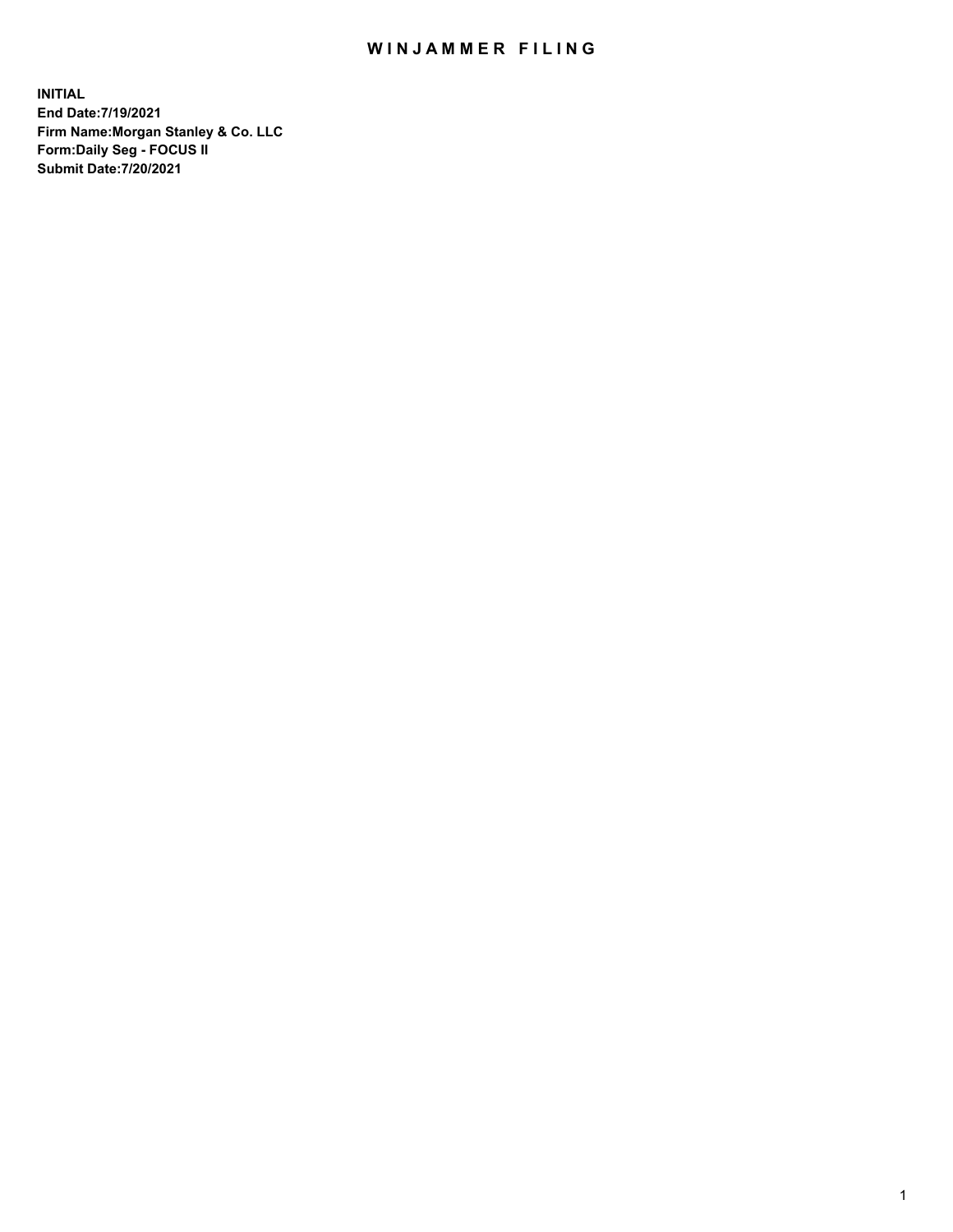**INITIAL End Date:7/19/2021 Firm Name:Morgan Stanley & Co. LLC Form:Daily Seg - FOCUS II Submit Date:7/20/2021 Daily Segregation - Cover Page**

| Name of Company                                                                                                                                                                                                                                                                                                                | Morgan Stanley & Co. LLC                               |
|--------------------------------------------------------------------------------------------------------------------------------------------------------------------------------------------------------------------------------------------------------------------------------------------------------------------------------|--------------------------------------------------------|
| <b>Contact Name</b>                                                                                                                                                                                                                                                                                                            | <b>Ikram Shah</b>                                      |
| <b>Contact Phone Number</b>                                                                                                                                                                                                                                                                                                    | 212-276-0963                                           |
| <b>Contact Email Address</b>                                                                                                                                                                                                                                                                                                   | Ikram.shah@morganstanley.com                           |
| FCM's Customer Segregated Funds Residual Interest Target (choose one):<br>a. Minimum dollar amount: ; or<br>b. Minimum percentage of customer segregated funds required:% ; or<br>c. Dollar amount range between: and; or<br>d. Percentage range of customer segregated funds required between:% and%.                         | 235,000,000<br><u>0</u><br>0 <sup>0</sup><br><u>00</u> |
| FCM's Customer Secured Amount Funds Residual Interest Target (choose one):<br>a. Minimum dollar amount: ; or<br>b. Minimum percentage of customer secured funds required:% ; or<br>c. Dollar amount range between: and; or<br>d. Percentage range of customer secured funds required between:% and%.                           | 140,000,000<br><u>0</u><br><u>00</u><br>00             |
| FCM's Cleared Swaps Customer Collateral Residual Interest Target (choose one):<br>a. Minimum dollar amount: ; or<br>b. Minimum percentage of cleared swaps customer collateral required:% ; or<br>c. Dollar amount range between: and; or<br>d. Percentage range of cleared swaps customer collateral required between:% and%. | 92,000,000<br><u>0</u><br><u>00</u><br>00              |

Attach supporting documents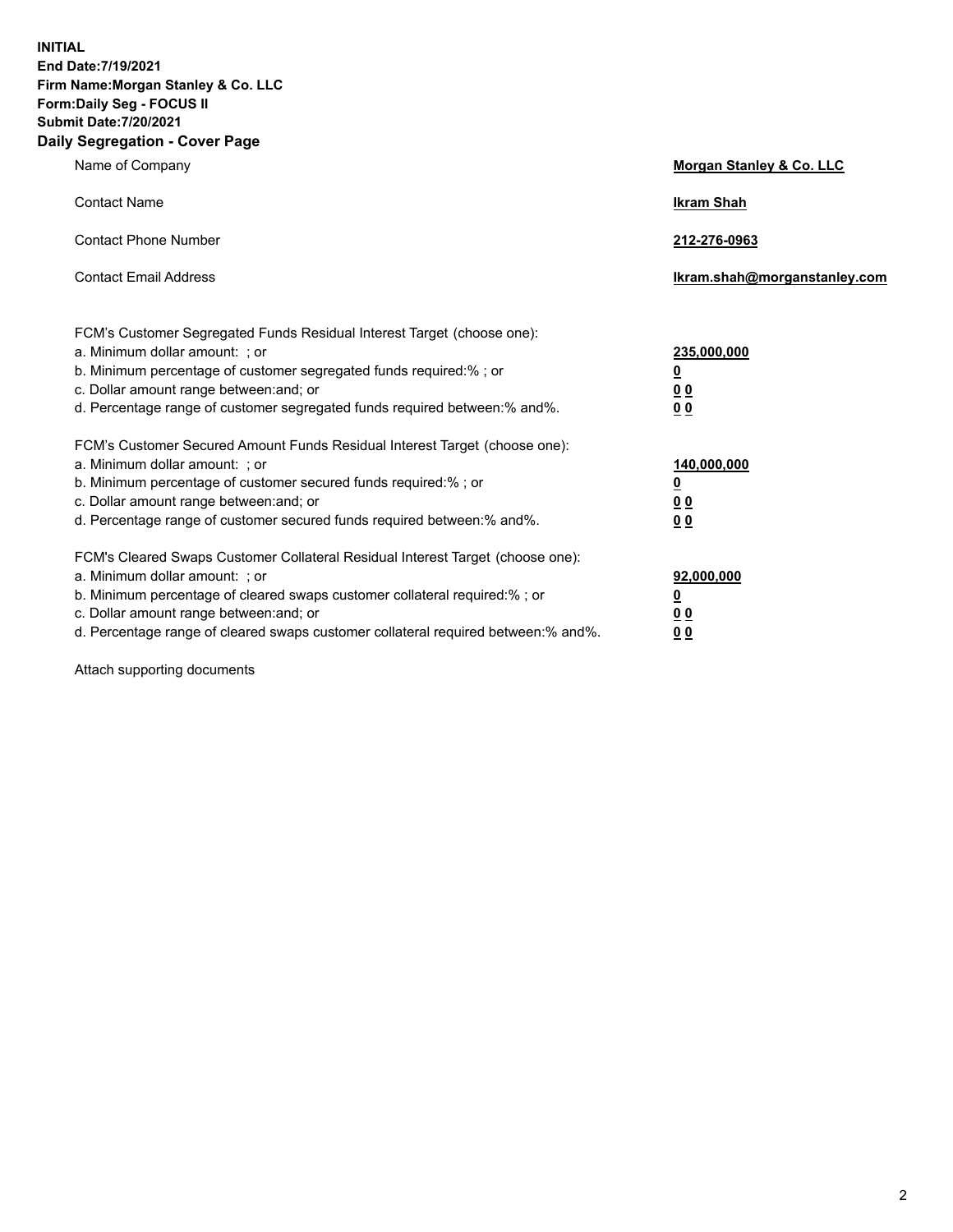## **INITIAL End Date:7/19/2021 Firm Name:Morgan Stanley & Co. LLC Form:Daily Seg - FOCUS II Submit Date:7/20/2021**

**Daily Segregation - Secured Amounts** Foreign Futures and Foreign Options Secured Amounts Amount required to be set aside pursuant to law, rule or regulation of a foreign government or a rule of a self-regulatory organization authorized thereunder 1. Net ledger balance - Foreign Futures and Foreign Option Trading - All Customers A. Cash **4,656,132,587** [7315] B. Securities (at market) **2,188,807,150** [7317] 2. Net unrealized profit (loss) in open futures contracts traded on a foreign board of trade **524,587,831** [7325] 3. Exchange traded options a. Market value of open option contracts purchased on a foreign board of trade **25,956,572** [7335] b. Market value of open contracts granted (sold) on a foreign board of trade **-17,973,634** [7337] 4. Net equity (deficit) (add lines 1. 2. and 3.) **7,377,510,506** [7345] 5. Account liquidating to a deficit and account with a debit balances - gross amount **147,017,165** [7351] Less: amount offset by customer owned securities **-145,234,728** [7352] **1,782,437** 6. Amount required to be set aside as the secured amount - Net Liquidating Equity Method (add lines 4 and 5) 7. Greater of amount required to be set aside pursuant to foreign jurisdiction (above) or line 6. FUNDS DEPOSITED IN SEPARATE REGULATION 30.7 ACCOUNTS 1. Cash in banks A. Banks located in the United States **321,450,202** [7500] B. Other banks qualified under Regulation 30.7 **422,769,538** [7520] **744,219,740** 2. Securities A. In safekeeping with banks located in the United States **709,993,736** [7540] B. In safekeeping with other banks qualified under Regulation 30.7 **43,542,368** [7560] **753,536,104** 3. Equities with registered futures commission merchants A. Cash **14,955,124** [7580] B. Securities **0** [7590] C. Unrealized gain (loss) on open futures contracts **-36,480** [7600] D. Value of long option contracts **0** [7610] E. Value of short option contracts **0** [7615] **14,918,644** [7620] 4. Amounts held by clearing organizations of foreign boards of trade A. Cash **0** [7640] B. Securities **0** [7650] C. Amount due to (from) clearing organization - daily variation **0** [7660] D. Value of long option contracts **0** [7670] E. Value of short option contracts **0** [7675] **0** [7680] 5. Amounts held by members of foreign boards of trade A. Cash **4,115,401,411** [7700] B. Securities **1,435,271,047** [7710]

- C. Unrealized gain (loss) on open futures contracts **524,624,311** [7720]
- D. Value of long option contracts **25,956,572** [7730]
- E. Value of short option contracts **-17,973,634** [7735] **6,083,279,707**
- 6. Amounts with other depositories designated by a foreign board of trade **0** [7760]
- 7. Segregated funds on hand **0** [7765]
- 8. Total funds in separate section 30.7 accounts **7,595,954,195** [7770]
- 9. Excess (deficiency) Set Aside for Secured Amount (subtract line 7 Secured Statement Page 1 from Line 8)
- 10. Management Target Amount for Excess funds in separate section 30.7 accounts **140,000,000** [7780]
- 11. Excess (deficiency) funds in separate 30.7 accounts over (under) Management Target **76,661,252** [7785]

**0** [7305]

[7354] **7,379,292,943** [7355]

**7,379,292,943** [7360]

[7530]

[7570]

[7740] **216,661,252** [7380]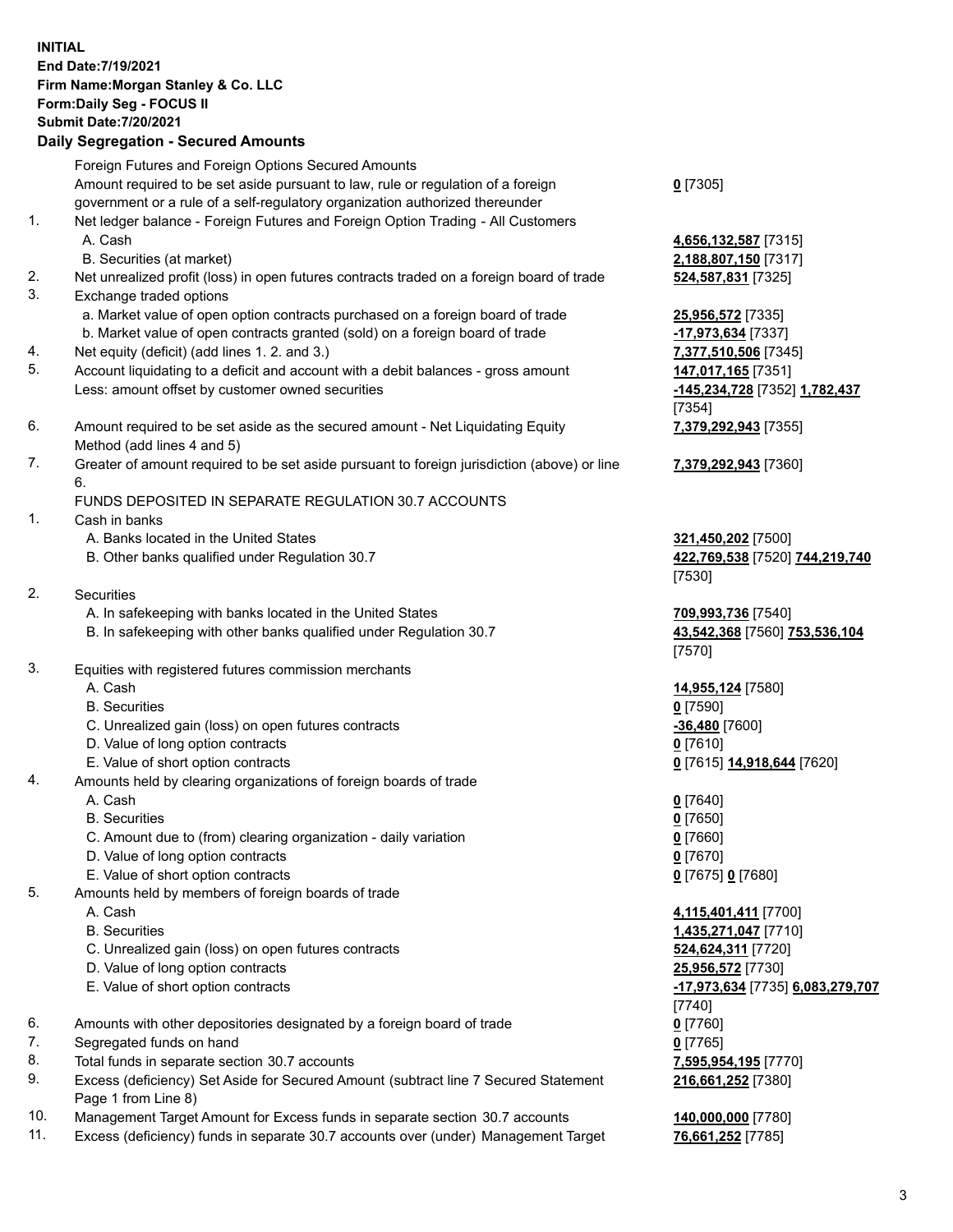**INITIAL End Date:7/19/2021 Firm Name:Morgan Stanley & Co. LLC Form:Daily Seg - FOCUS II Submit Date:7/20/2021 Daily Segregation - Segregation Statement** SEGREGATION REQUIREMENTS(Section 4d(2) of the CEAct) 1. Net ledger balance A. Cash **14,324,616,655** [7010] B. Securities (at market) **7,877,331,016** [7020] 2. Net unrealized profit (loss) in open futures contracts traded on a contract market **1,437,312,812** [7030] 3. Exchange traded options A. Add market value of open option contracts purchased on a contract market **976,217,219** [7032] B. Deduct market value of open option contracts granted (sold) on a contract market **-465,306,895** [7033] 4. Net equity (deficit) (add lines 1, 2 and 3) **24,150,170,807** [7040] 5. Accounts liquidating to a deficit and accounts with debit balances - gross amount **995,345,519** [7045] Less: amount offset by customer securities **-993,440,210** [7047] **1,905,309** [7050] 6. Amount required to be segregated (add lines 4 and 5) **24,152,076,116** [7060] FUNDS IN SEGREGATED ACCOUNTS 7. Deposited in segregated funds bank accounts A. Cash **1,323,659,589** [7070] B. Securities representing investments of customers' funds (at market) **0** [7080] C. Securities held for particular customers or option customers in lieu of cash (at market) **2,677,830,722** [7090] 8. Margins on deposit with derivatives clearing organizations of contract markets A. Cash **15,077,717,242** [7100] B. Securities representing investments of customers' funds (at market) **0** [7110] C. Securities held for particular customers or option customers in lieu of cash (at market) **4,786,759,726** [7120] 9. Net settlement from (to) derivatives clearing organizations of contract markets **-264,087,661** [7130] 10. Exchange traded options A. Value of open long option contracts **976,217,219** [7132] B. Value of open short option contracts **-465,306,895** [7133] 11. Net equities with other FCMs A. Net liquidating equity **12,137,500** [7140] B. Securities representing investments of customers' funds (at market) **0** [7160] C. Securities held for particular customers or option customers in lieu of cash (at market) **0** [7170] 12. Segregated funds on hand **412,740,568** [7150] 13. Total amount in segregation (add lines 7 through 12) **24,537,668,010** [7180] 14. Excess (deficiency) funds in segregation (subtract line 6 from line 13) **385,591,894** [7190]

- 15. Management Target Amount for Excess funds in segregation **235,000,000** [7194]
- 16. Excess (deficiency) funds in segregation over (under) Management Target Amount Excess

**150,591,894** [7198]